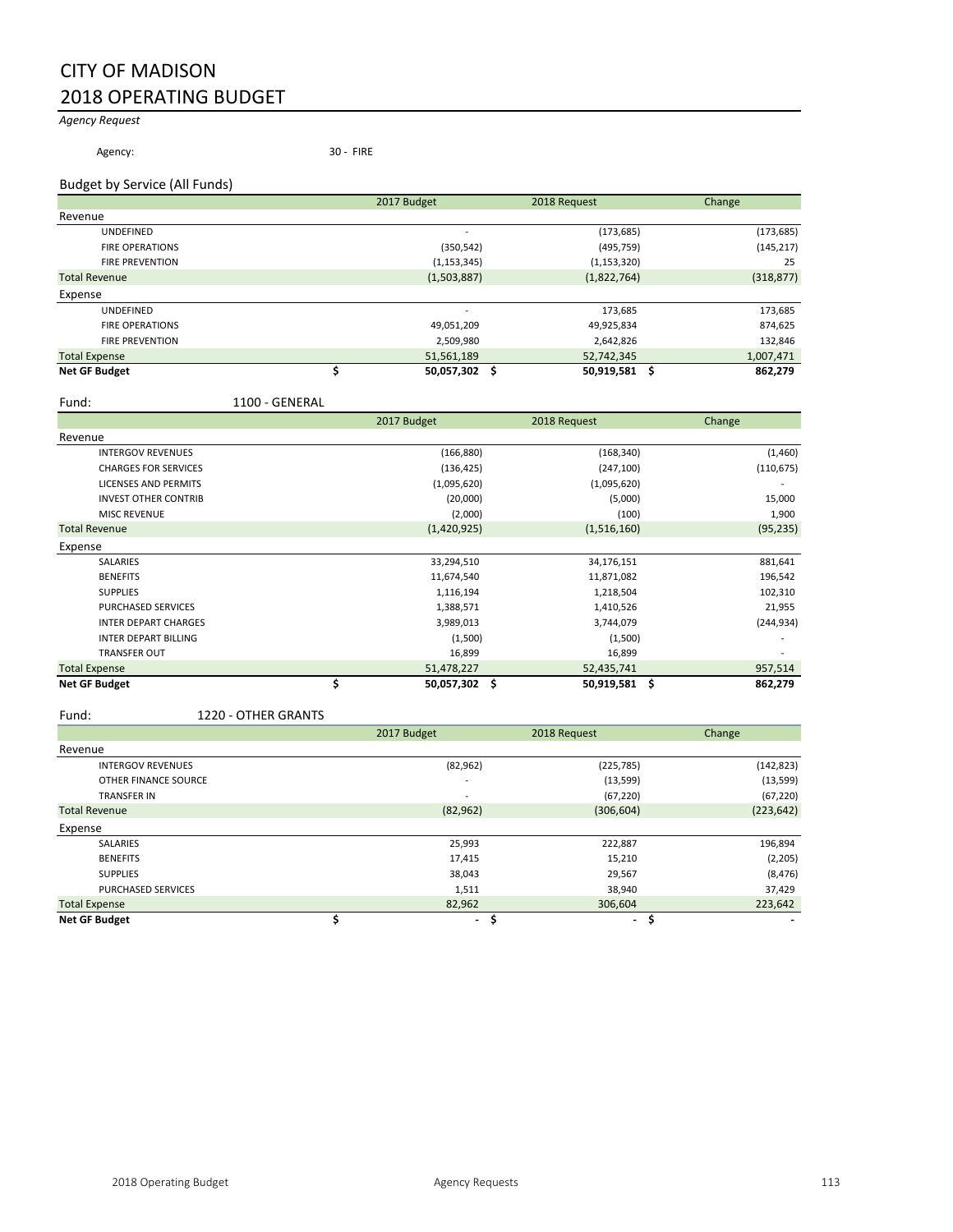# CITY OF MADISON 2018 OPERATING BUDGET

#### *Agency Request*

Position Summary by FTE

Agency: 30 - FIRE

| 2017 Budget | 2018 Request | Change                |
|-------------|--------------|-----------------------|
| 62.00       | 66.00        | 4.00                  |
| 3.00        | 3.00         |                       |
| 6.00        | 6.00         | $\tilde{\phantom{a}}$ |
| 66.00       | 71.00        | 5.00                  |
| 134.00      | 143.00       | 9.00                  |
| 59.00       | 59.00        |                       |
| 25.00       | 25.00        |                       |
| 6.00        | 6.00         |                       |
| 4.00        | 4.00         |                       |
| 2.00        | 2.00         |                       |
| 1.00        | 1.00         |                       |
| 7.00        | 7.00         |                       |
| 2.00        | 2.00         |                       |
| 2.00        | 2.00         |                       |
| 1.00        | 1.00         |                       |
| 1.00        | 1.00         |                       |
| 1.00        | 1.00         |                       |
| 1.00        | 1.00         |                       |
| 1.00        | 1.00         |                       |
| 1.00        | 1.00         |                       |
| 1.00        | 1.00         |                       |
| 1.00        | 1.00         |                       |
| 4.00        | 4.00         |                       |
| 1.00        | 1.00         |                       |
| 1.00        | 1.00         |                       |
| 393.00      | 411.00       | 18.00                 |
|             |              |                       |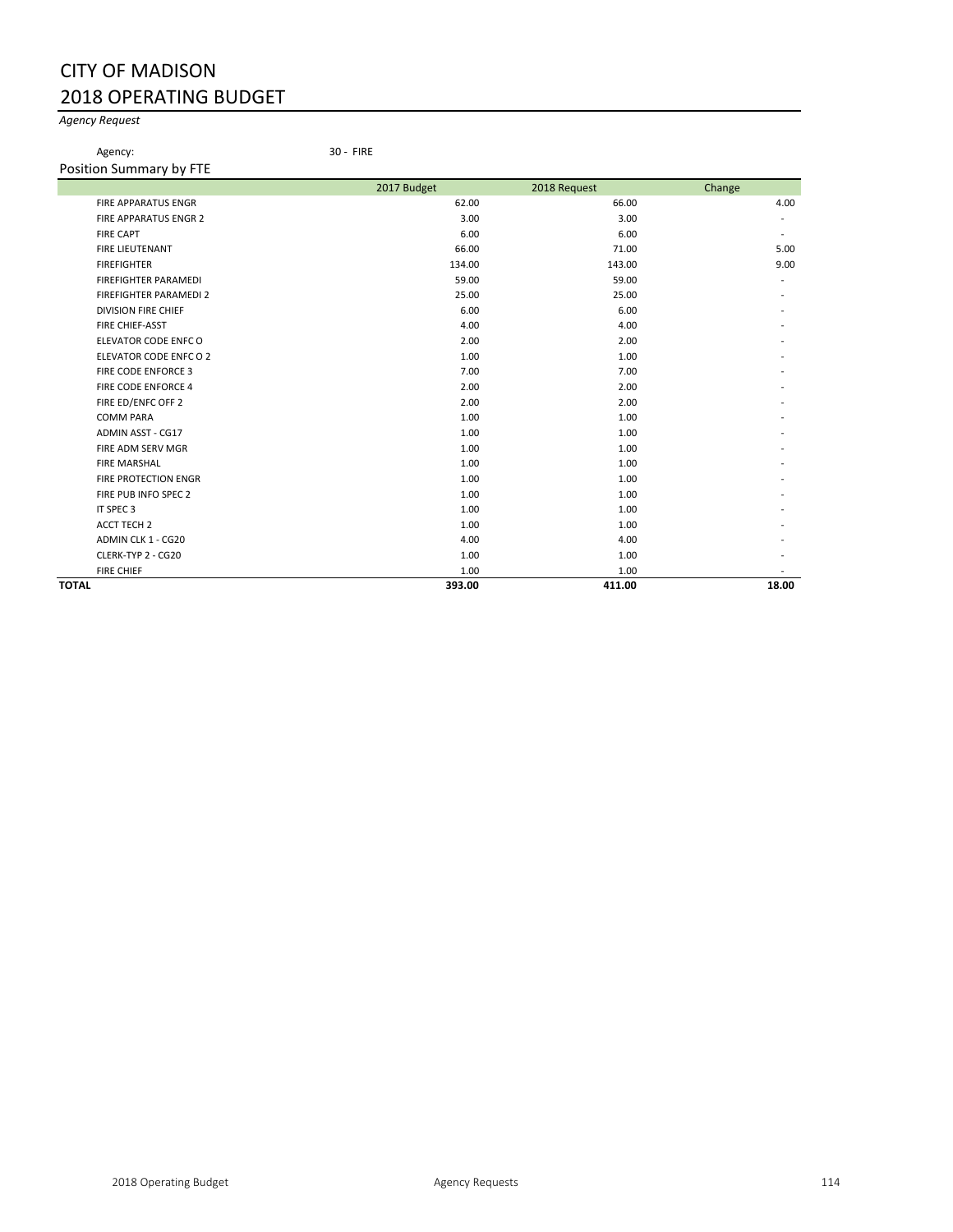## **2018 OPERATING BUDGET TRANSMITTAL MEMO FIRE DEPARTMENT**

TO: David Schmiedicke, Finance Director

FROM: Steve Davis, Fire Chief

DATE: July 13, 2017

The 2018 Operating Budget for the Madison Fire Department contains funding for the staffing and operations of 13 Fire Stations, Fire Administration and Prevention to provide emergency fire and medical services to the community of the City of Madison.

Our goals for 2018 include hiring and training additional Fire Operations personnel to staff Station 14 on the City's Southeast side, which is slated to open December 2018. To further enhance our response services to this underserved area, the Fire Department proposes adding staffing to operate a ninth medic unit to be placed in service out of Station 14.

The Fire Department will continue to maintain daily minimum staffing at 82 personnel per day (88 upon opening of Station 14). In light of increased absences from field personnel due to training needs, illness and injuries the department's overtime budget has been stretched to capacity. In addition, overtime funding has been allocated to Special Team training as agreed to with Local 311.

To reduce waste, the Fire Department will be implementing inventory control measures including advanced software to integrate with medical supply vending and replacement schedules for turnout gear and minor fire equipment. Also we will be reviewing the fee schedule for fire prevention revenues including fire permits, plan review fees, and reinspections to ensure the fees charged are appropriate for the work done to complete the activities. This fee schedule has not been changed since the State set forth the allowed amounts in 1998.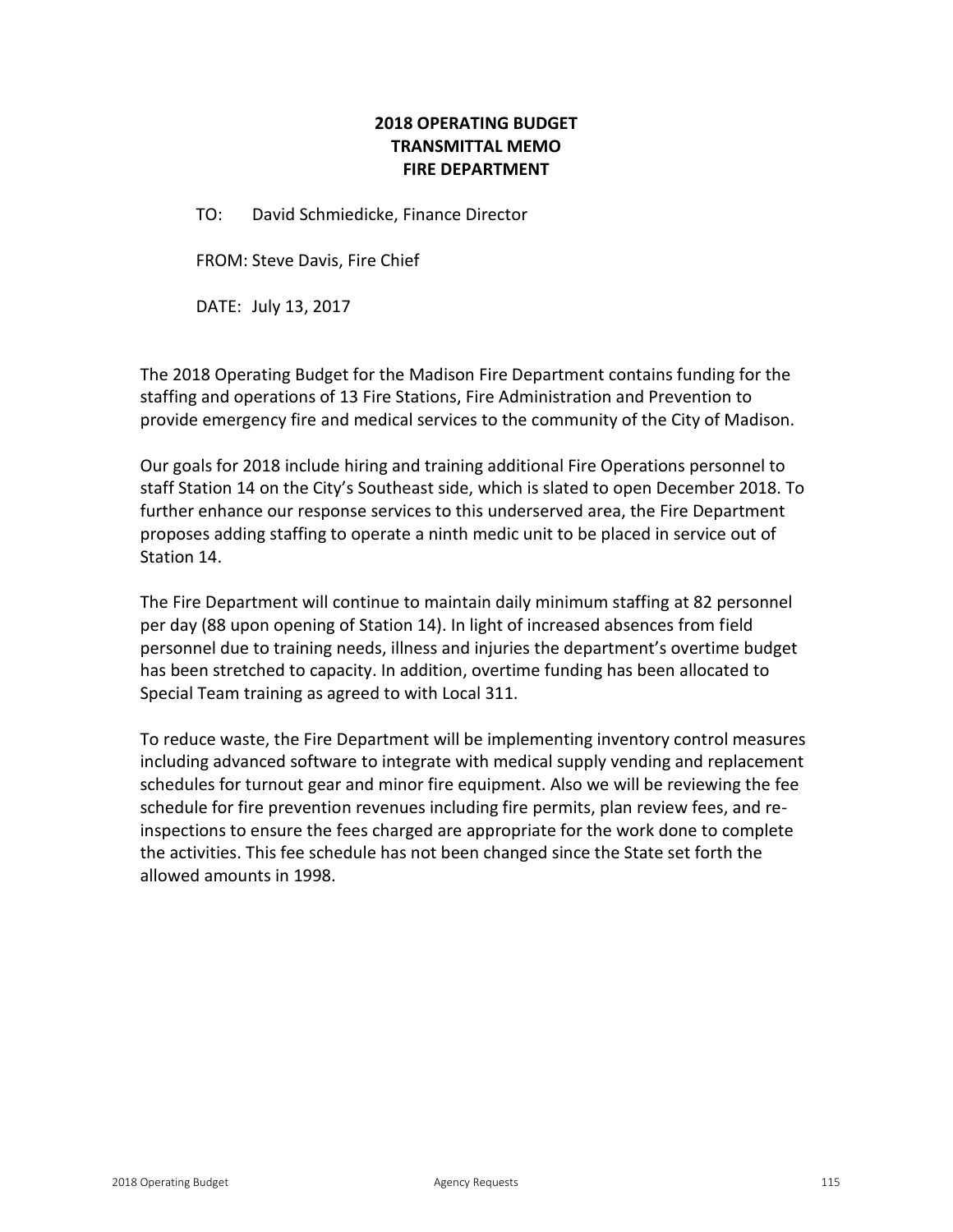# 2018 Operating Budget: Service Proposals

## **SERVICE IDENTIFYING INFORMATION**

SELECT YOUR AGENCY:

#### Fire Department

SELECT YOUR AGENCY'S SERVICE:

Fire Operations

SERVICE DESCRIPTION:

This service is responsible for emergency responses to: (1) fires, (2) emergency medical care, (3) lake rescue, (4) hazardous materials, and other disaster responses. Specific nonemergency functions include: (1) semi-annual inspections, (2) fire safety education, and (3) participating in community events.

### **SERVICE GOALS**

What community need does the service address?

Fire Operations serves the community need for public safety and emergency medical care.

### Who are the recipients of the service?

Recipients of the Fire Operations service include residents of the City of Madison; Madison business owners; non-profit, governmental entities and educational institutions located within the City; and visitors to our City.

What outcomes will be produced at the proposed funding level?

The Fire Department will continue to maintain daily staffing at 82 personnel per day (88 upon the opening of Station 14 with the medic unit). The Fire department will hire and train the additional staff need to operate Station 14, including adding staff to bring online a ninth medic unit to respond to under served areas of the City on the South East side. The department's overtime budget has been stretched to capacity in light of training needs, illness and injuries.

### What strategies are planned for 2018 to advance the stated outcomes?

THe Fire department will hold two recruit training academies to train new staff. To reduce waste the department will implement inventory control measures as related to supplies and equipment. We will also review the fee schedule for Fire Prevention revenues which have not been evaluted since 1998 when they were put in place.